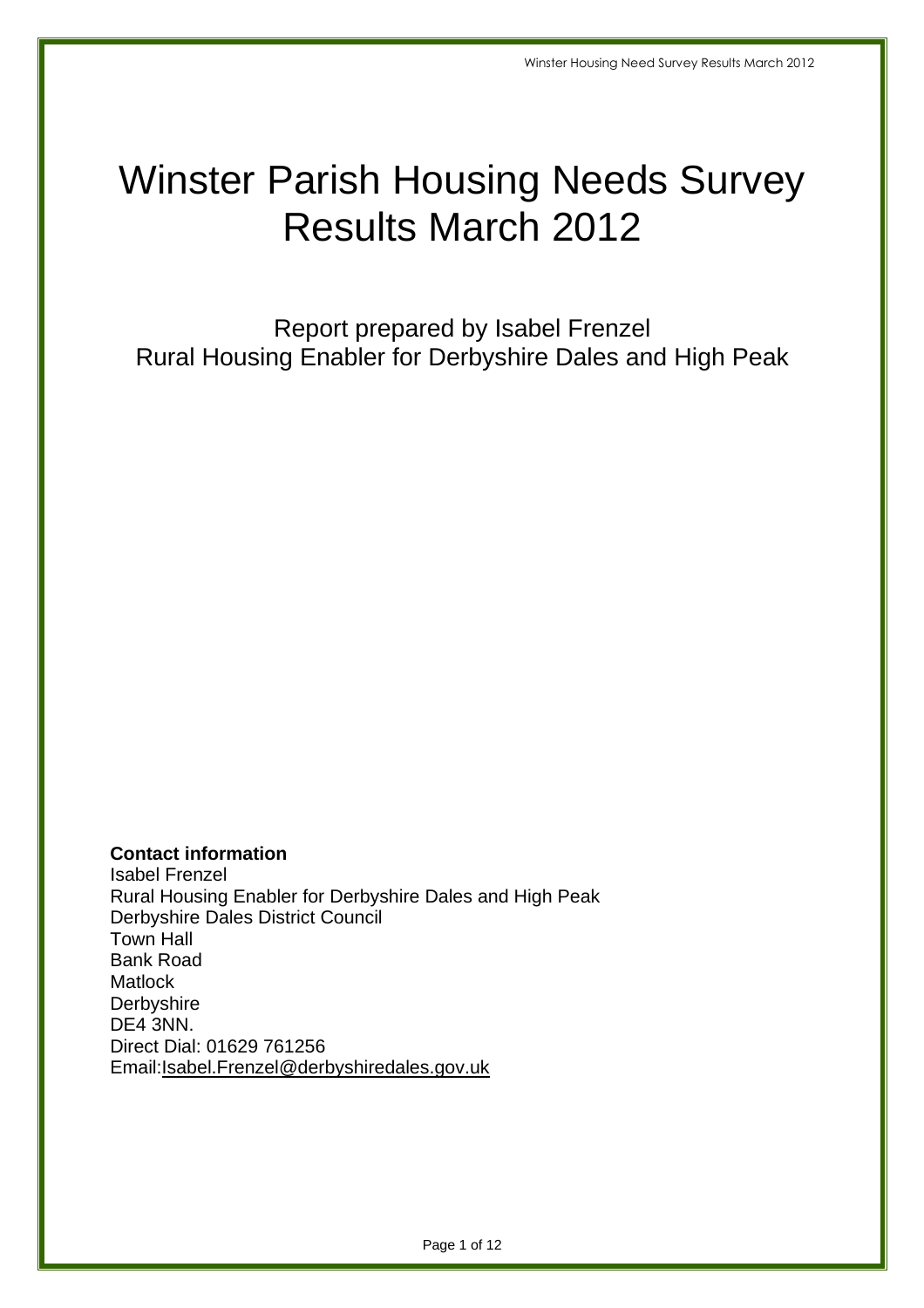#### **Winster Parish Housing Needs Survey Results**

#### **Introduction**

 In January 2012, the Rural Housing Enabler for Derbyshire Dales undertook a housing need survey with the support of Winster Parish Council. Survey forms were posted out to every household in the Parish. Of the 298 forms posted out, 131 survey forms were returned, a response rate of 44%. Other sources of local housing information have also been used to supplement the survey findings.

#### **Purpose of the survey**

 The survey was conducted in order to obtain clear evidence of the affordable housing need in the Parish of Winster. The aim of the survey was to establish the type and tenure of housing required to meet local need, and the extent to which any housing need might be met by current housing stock.

| Category                                          | No. of forms                      |
|---------------------------------------------------|-----------------------------------|
| In housing need and in favour of a scheme         | 8 forms, 9 households<br>in need* |
| Not in housing need and in favour of a scheme     | 98                                |
| Not in housing need and not in favour of a scheme | 22                                |
| Depends/returned                                  | 2                                 |
| Total number of forms returned                    | 130                               |

The returned forms can be categorised into 4 main groups as follows:

 82% of respondents would be in favour of a small development of affordable homes for local people in the Parish.

 \*Of the 9 households that indicated a housing need on the survey form, 3 households have not been counted due to one or more of the following reasons: do not have a strong local connection to the Parish, are adequately housed or will not need housing in the next 5 years.

#### **Planning Context – outline description**

 The Parish of Winster is in the Peak District National Park Planning Authority area. Please note that the following is not a complete description of the planning policies that apply locally.

that apply locally.<br>In the Peak Park, new homes may exceptionally be allowed for local people, in or on the edge of a settlement, where there is a proven need. The homes built must be 'affordable by size and type to local people on low or moderate incomes and will remain so in perpetuity' (LH1 Local Plan, Adopted 2001). Peak Park policy also defines the people that would qualify as having a local connection (LH2 Local Plan)**.**  Please see **Appendix A** for the local connection criteria.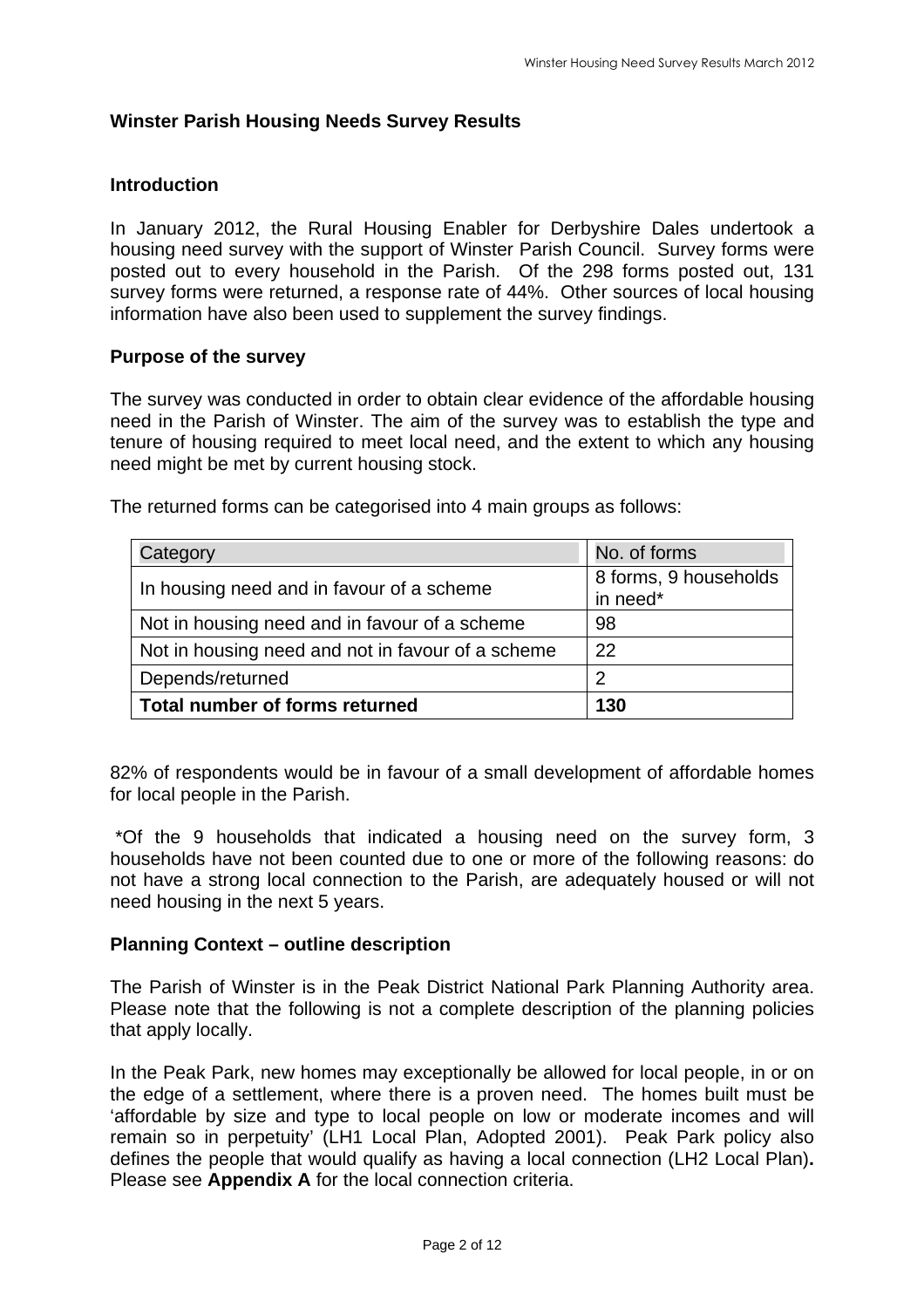#### **Local Connection**

 The local connection of those residents in housing need and in favour of a scheme can be summarised as follows:

| Category         |               | No. of Households |
|------------------|---------------|-------------------|
| Local connection | $5+$ $\nu$ rs |                   |
| Local connection | $10+vrs$      |                   |

 The 2 households with the lower local connection would be able to meet their need by the natural turnover in the older persons bungalows owned by Dales Housing, which have lower local connection requirements than any new build affordable housing that may result from this survey.

 NB: The total percentage is greater than 100% in many of the tables and charts as some respondents fall into more than one category.

 The following charts set out the key housing demand information from the survey for the 6 households identified in housing need.

#### **Housing Need by Age Group**



#### **Housing Need by Age Group**

 The survey identified that the 6 households in need are predominantly made up of people in the 16-24 and 60-74 age groups.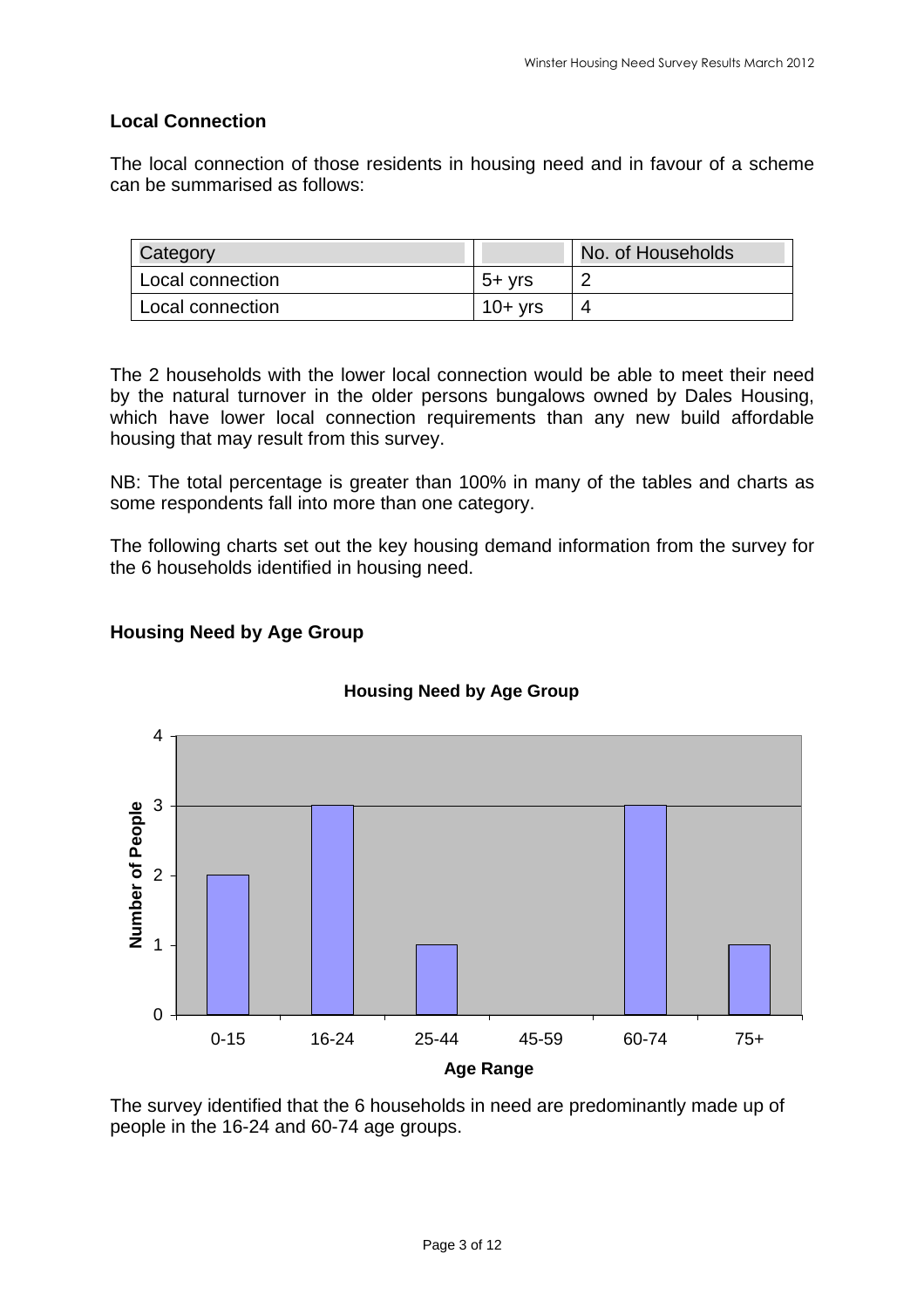The household types of the 6 households in housing need are as follows:

| <b>Household Type</b>  | Age                | <b>Minimum</b><br>bedroom<br>requirement | No. of<br>households |
|------------------------|--------------------|------------------------------------------|----------------------|
| Single adult           | Under 55           |                                          |                      |
| Couple                 | Over 55            |                                          |                      |
| Family with 2 children | Under 55           | 3                                        |                      |
| Non-cohabiting         | Over <sub>55</sub> | $\overline{2}$                           |                      |
| couple                 |                    |                                          |                      |
| Total                  |                    |                                          |                      |

 In summary, the predominant requirement is for single adults and couples, with one couple requiring a 2 bed bungalow, and a family requiring a 3 bed house.

#### **Timescale for housing requirements**



#### **Timescale for Housing Requirement**

 In response to the question "When is this housing going to be needed", a third of the households stated "now", half stated in "1 to 3" years and one household needed housing in "3 to 5 years time".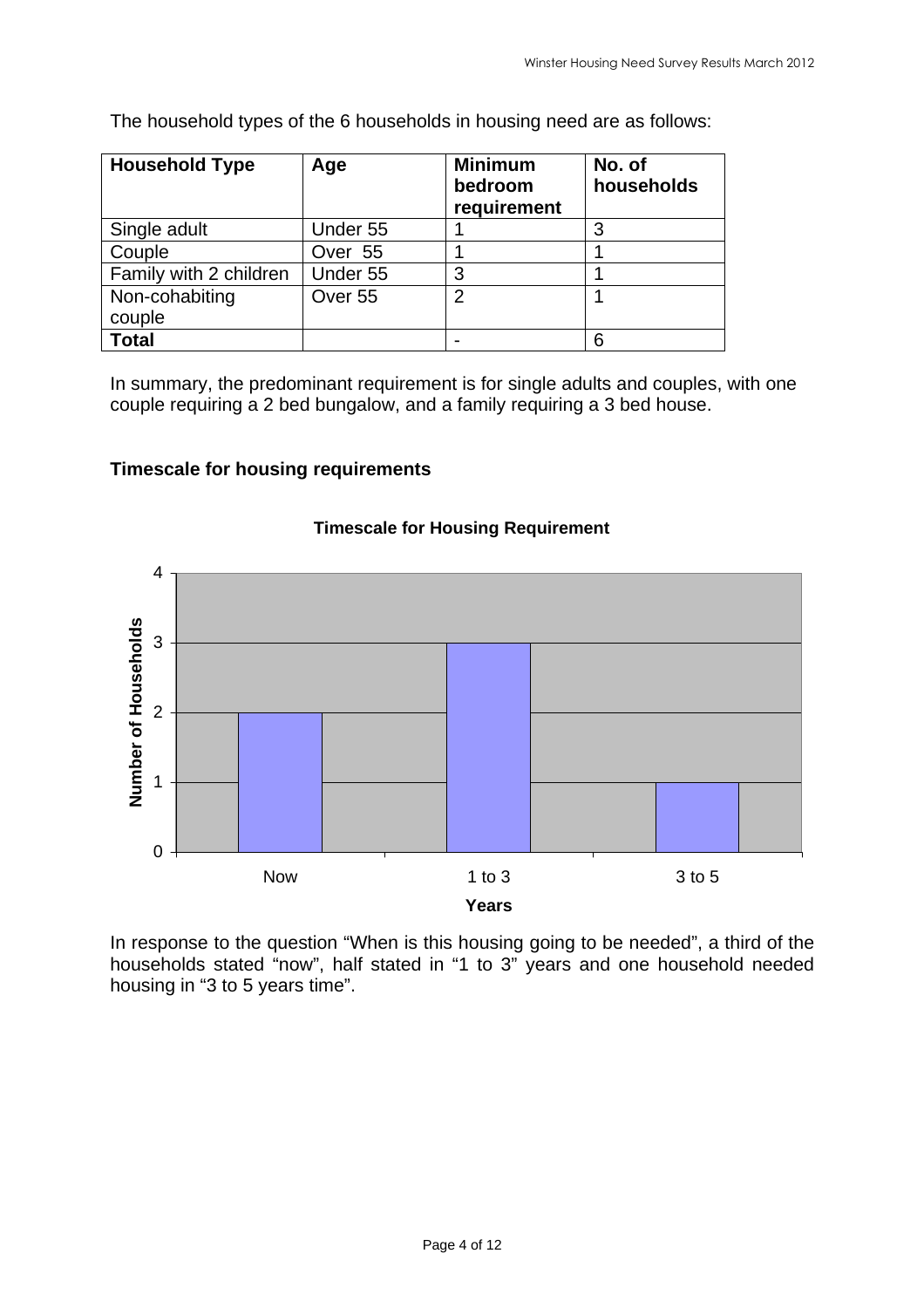#### **Tenure preferences**



**Tenure Preferences** 

 Respondents's tenure preference is rented (5 of the 6 respondents), with 2 households being interested in shared ownership and 1 in owner occupation.

# **Accommodation requirements Accommodation Requirements**



 Respondents's indicated a requirement for 2 bed houses, then 2 bed bungalows and a 3 bed house.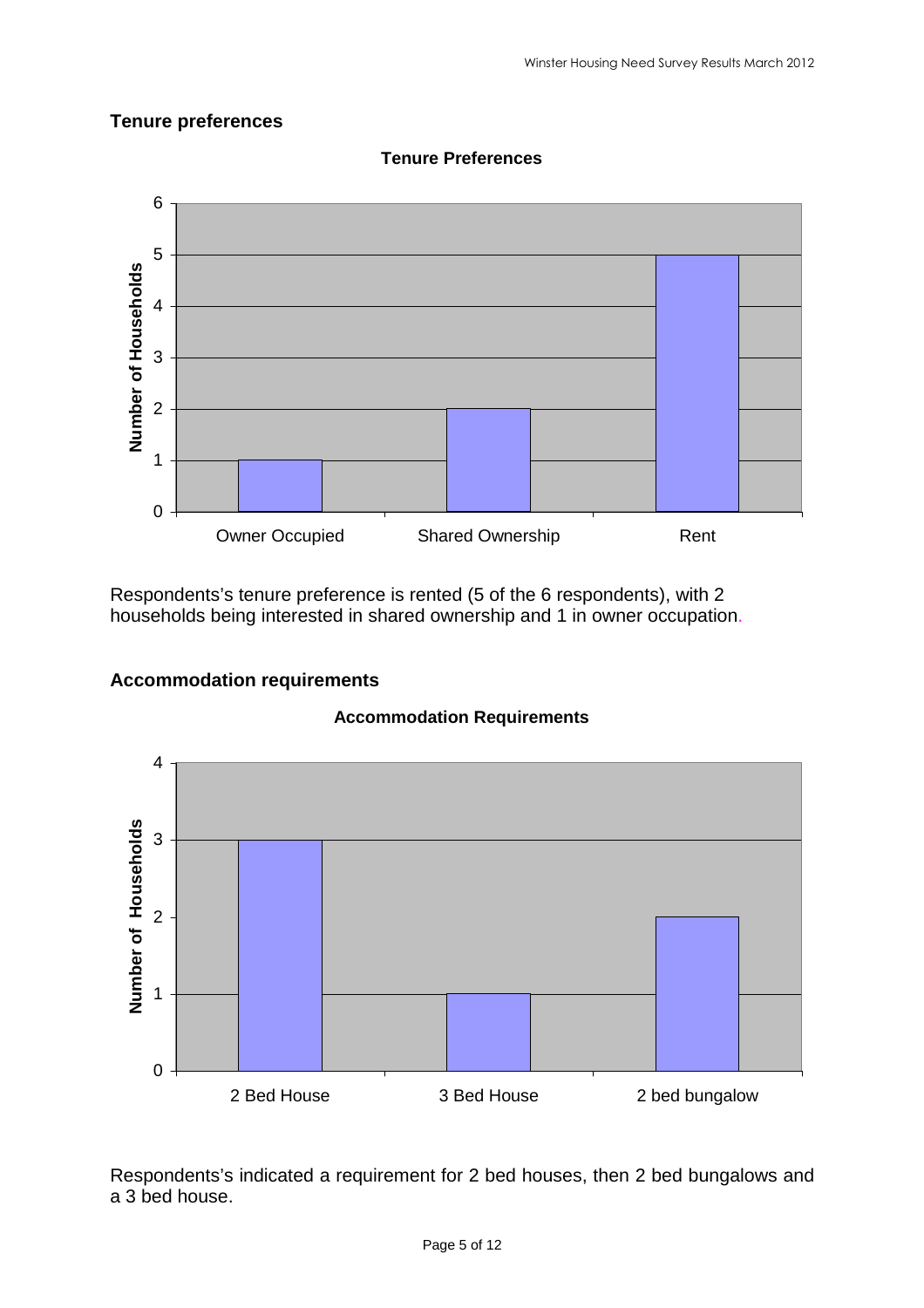#### **Current Accommodation**



 **Where do you currently live?** 

 The greatest need for affordable housing is from people currently living with their parents (half the households), 2 households are privately renting and 1 is living in a housing association property.

#### **Why is your current accommodation unsuitable?**



#### **Why is your current accommodation unsuitable?**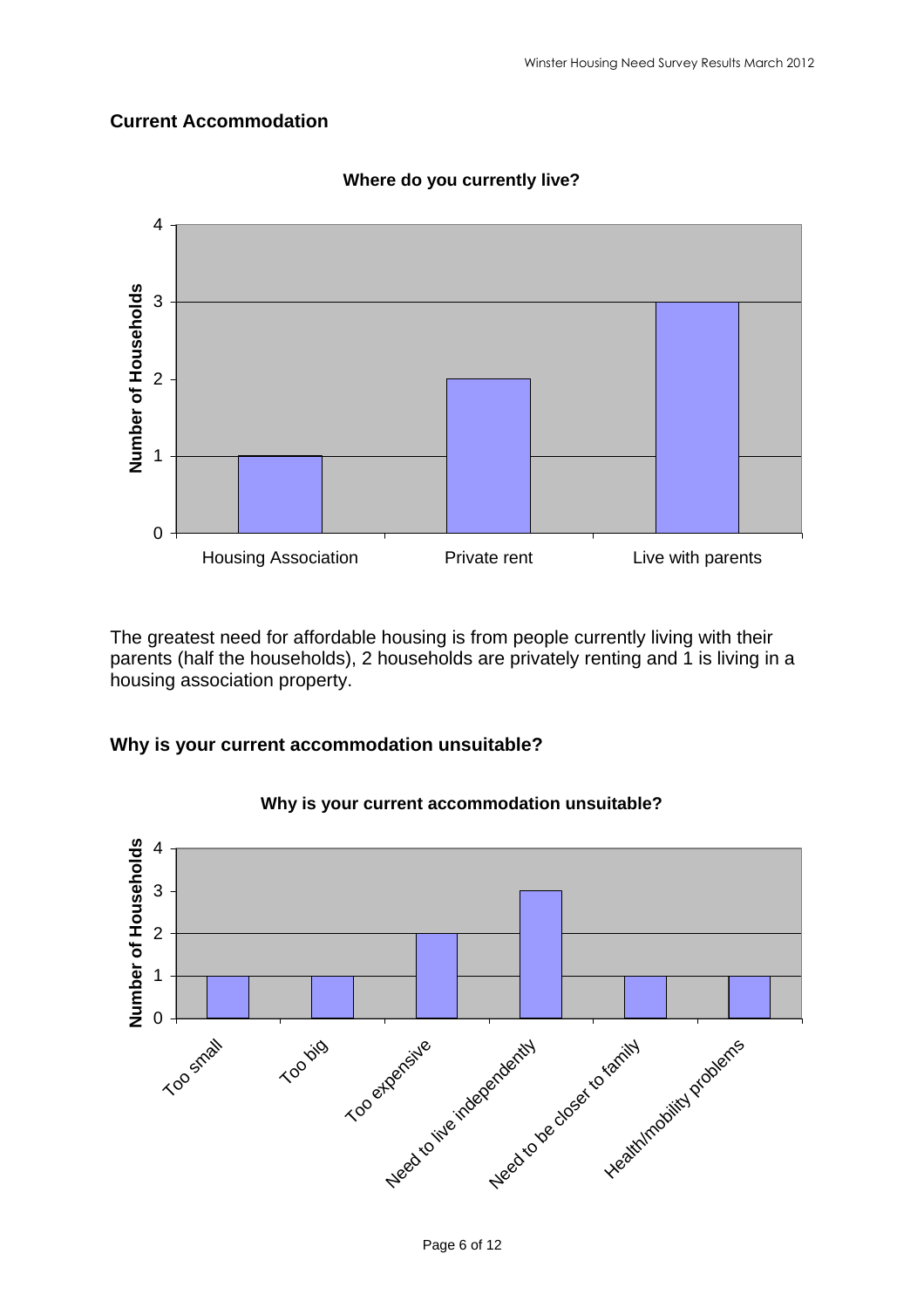The survey identified that the key reason why respondents' current housing is unsuitable is due to the "need to live independently" (half of households). This chart links to the above charts as follows:

- 3 of the households are currently living with their parents
- • 2 households that are privately renting are finding their home too expensive with one of these households also having a health/mobility issue and
- • the household living in a housing association property indicates that their current home is too small

#### **Home-Options information on need**

 A further indicator of need is people registered on Home-Options, the District Council's Choice-Based Lettings System. Home-seekers in Derbyshire Dales need to be registered with Home-Options ([www.home-options.org\)](www.home-options.org) to have access to the affordable homes in the District. All affordable homes are advertised on the site and on free property sheets. If a home-seeker is interested in a property, they 'bid' (i.e. express an interest) in a property in order to be considered for that home.

 In addition to the households identified in the survey, and ensuring that there is no double counting, there are a further 11 Winster households registered on Home- Options (in bands A to C) who are in housing need. This figure does not include people with a strong local connection that have left the Parish and may wish to return. The household sizes and the age ranges of the main applicant are set out in the table below (please note the numbers refer to number of households).

| <b>Household Type</b> | Under 25                 | 25-39                    | 40-45            | 45-49          | 50-54                    | 55-59                    | 60+                      | Total |
|-----------------------|--------------------------|--------------------------|------------------|----------------|--------------------------|--------------------------|--------------------------|-------|
| Single People         | $\overline{\phantom{0}}$ |                          | $\blacksquare$   | $\blacksquare$ | $\blacksquare$           | $\overline{\phantom{a}}$ |                          | 6     |
| Couples               | $\blacksquare$           |                          | $\sim$ 100 $\mu$ | $\blacksquare$ |                          | $\overline{\phantom{a}}$ |                          |       |
| Family - 1 child      | $\,$                     |                          | $\blacksquare$   | $\blacksquare$ | $\blacksquare$           | $\overline{\phantom{0}}$ | $\overline{\phantom{a}}$ |       |
| Family - 2 children   | $\overline{\phantom{0}}$ | $\overline{\phantom{a}}$ | $\blacksquare$   |                | $\overline{\phantom{a}}$ | $\blacksquare$           | $\blacksquare$           |       |
| Total                 |                          | 5.                       | $\sim$           |                |                          | 0                        | 4                        |       |

#### **Winster residents (bands A to C) registered on Home-Options by household type and age band (Home-Options March 2012)**

 Combining the survey results and Home-Options' data, indicates that there are 17  **households (6 plus 11)** in need of affordable housing in Winster.

 In summary, the Home-Options' data reflects the housing needs identified in the survey. The need is predominantly accommodation for single adults and couples in the 25-39 (slightly younger in the survey) and 60+ age groups, with a lesser need for families.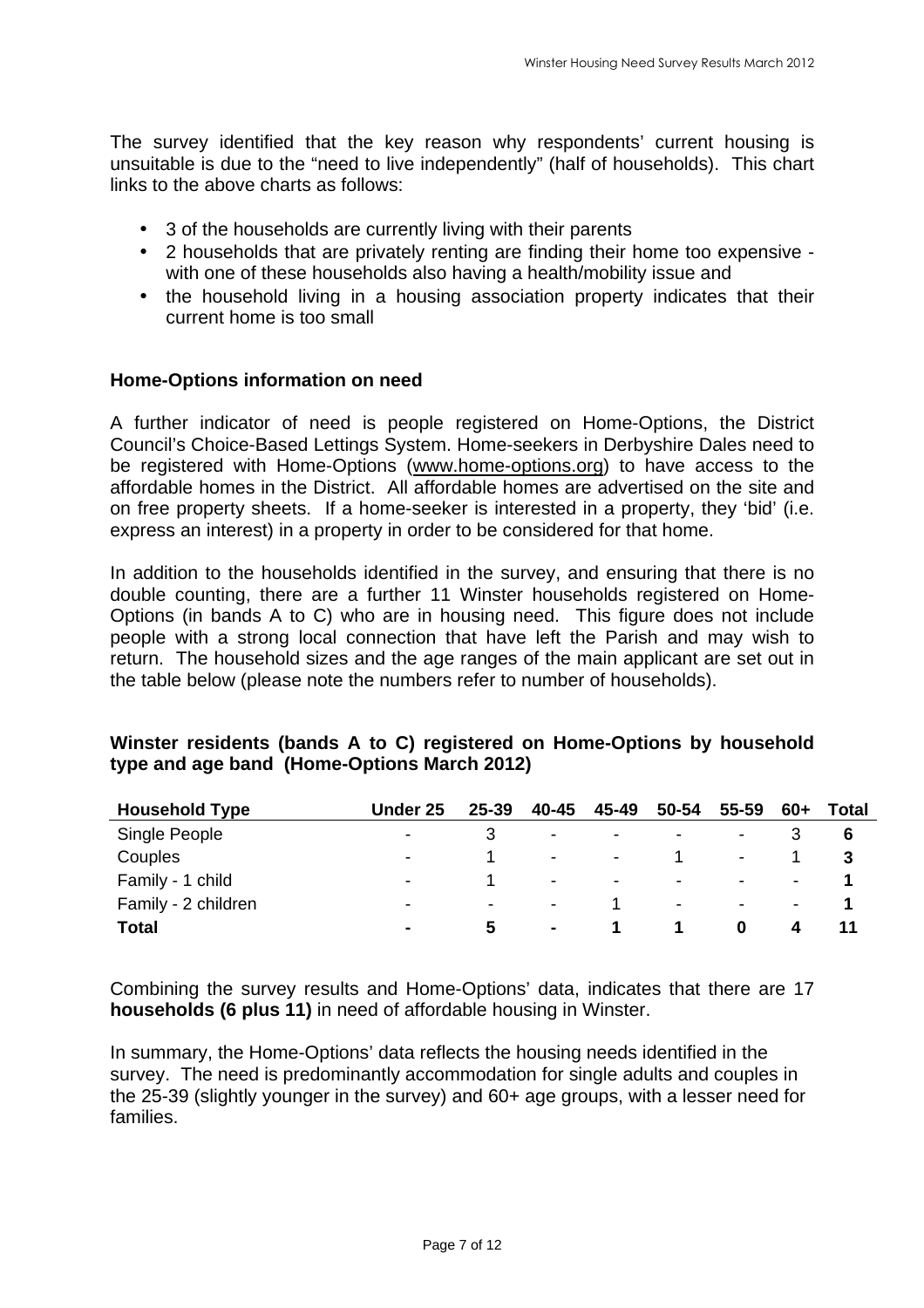#### **Existing stock and turnover**

 Dales Housing and Spirita currently own and manage a total of 40 homes in Winster. Council Tax data (March 2012) indicates that the Parish has 25 second homes, 16 holiday lets and 8 long term empties.

The dwelling types and turnover rates are summarized in the table below.

| <b>Dwelling</b><br><b>Type</b> | Current<br>Affordable<br>Housing<br><b>Stock</b> |                                | Turnover<br>since<br>March<br>2007 | Housing<br>Association  |
|--------------------------------|--------------------------------------------------|--------------------------------|------------------------------------|-------------------------|
| 1 bed<br>bungalow              | 17                                               | Older persons<br>non sheltered | 6                                  | Dales<br>Housing        |
| 2 bed<br>bungalow              | $\overline{2}$                                   | Older persons<br>non sheltered | 0                                  | <b>Dales</b><br>Housing |
| 1 bed flats                    | 4                                                | Older persons<br>non sheltered | $\overline{2}$                     | <b>Dales</b><br>Housing |
| 2 bed house                    | 1                                                | General needs                  | 0                                  | <b>Dales</b><br>Housing |
| 3 bed house                    | 10                                               | General needs                  | 3                                  | <b>Dales</b><br>Housing |
| 4 bed house                    | 1                                                | General needs                  |                                    | <b>Dales</b><br>Housing |
| 2 bed house                    | 5                                                | General needs                  | 1                                  | Spirita Ltd             |
| Total                          | 40                                               |                                | 13                                 |                         |

#### **Table summarising the affordable housing stock in Winster Parish**

- • Turnover rates in the current affordable housing stock are low, with 2/3 homes becoming available on average each year, most of this turnover is in the older persons' stock (8 out of 13 homes).
- • The Parish has relatively good provision in terms of 1 bed bungalows (17) for older people and 3 bed houses (10)
- • Of the 6 x 2 bed properties in the village, only 1 has become available in the past 5 years
- • The older persons' need identified in the survey can probably be met by turnover of the existing stock (8 properties having become available in the past 5 years).
- • The small need for 2 and 3 bed properties is also likely to be met by turnover of the current stock with 3 of the 3 bed houses becoming available in the past 5 years
- • Single people and couples under the age of 55 will struggle to meet their affordable housing need in Winster as there are no general needs 1 or 2 bed flats in the village. Single people and couples would not ordinarily be offered a 2 bed house under the Home-Options Allocations Policy, although only 1 x 2 bed house has become available in the last 5 years anyway.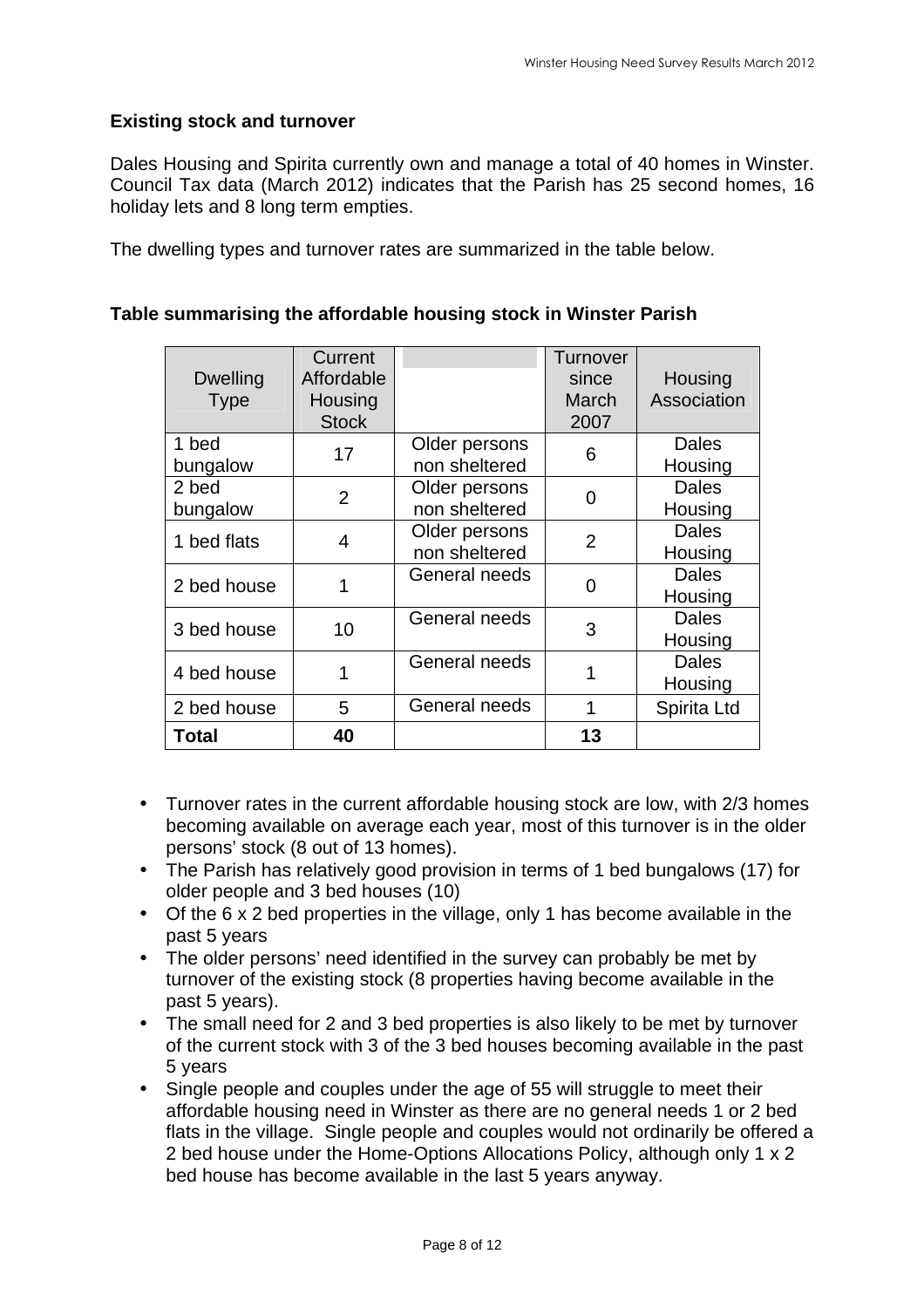- • The bidding data (see table below) suggests that possibly a proportion of the older persons' bungalows and flats could be re-designated as general needs accommodation and thereby help to meet the needs of single people and couples under the age of 55.
- • Otherwise, I would recommend 4 x 1 or 2 bed flats to meet the needs of single people and couples under the age of 55 or additional 2 bed houses with a local lettings policy to allow the potential for under-occupation.

#### **Bidding data from Home-Options – Winster**

| No.                     | <b>Band</b> | <b>Bids</b> | <b>Type</b>     | <b>Allocation</b> | <b>Landlord</b> | $N^{\circ}$<br><b>Bedrooms</b> | <b>Floor</b> | <b>Tenure</b> |
|-------------------------|-------------|-------------|-----------------|-------------------|-----------------|--------------------------------|--------------|---------------|
| 1                       | B           | 5           | House           | General needs     | Dales           | 3                              |              | Rent          |
| $\overline{2}$          | B           | 20          | House           | General needs     | Dales           | 3                              |              | Rent          |
| 3                       | C           | 6           | House           | General needs     | Dales           | 3                              |              | Rent          |
| $\overline{\mathbf{4}}$ | B           | 2           | House           | General needs     | Dales           | 4                              |              | Rent          |
| 5                       | D           | 13          | <b>Bungalow</b> | 55 years plus     | Dales           | 1                              |              | Rent          |
| $\,6$                   | C           | 3           | Bungalow        | 55 years plus     | Dales           | 1                              |              | Rent          |
| $\overline{7}$          | С           | 3           | Bungalow        | 55 years plus     | Dales           | 1                              |              | Rent          |
| 8                       | B           | ۰           | Flat            | 55 years plus     | Dales           |                                | 1st          | Rent          |
| 9                       | C           | 3           | Flat            | 55 years plus     | Dales           | 1                              | 1st.         | Rent          |
| 10                      | D           | 5           | <b>Bungalow</b> | 55 years plus     | Dales           | 1                              |              | Rent          |
| 11                      | B           | 3           | Bungalow        | 55 years plus     | Dales           |                                |              | Rent          |
| 12                      | C           | 6           | Bungalow        | 55 years plus     | Dales           | 1                              |              | Rent          |
| 13                      | B           | 5           | House           | 55 years plus     | Spirita         | $\overline{2}$                 |              | Rent          |

#### **Properties let in Winster Parish since March 2007**

 The Home-Options's bidding data shows how many people expressed an interest on the properties that have become available in the last 5 years. Although one house had 20 bids and one bungalow had 13 bids, the number of bids on most of the properties types is relatively low.

properties types is relatively low.<br>The survey and Home-Options data have identified the level of need for housing and the type of homes required, the next step is to look at affordability across the three tenures of open market, forms of ownership involving equity and rented.

#### **Affordability – ability to purchase a property on the open market**

 The survey asked respondents for financial information, including the level of mortgage and rent that they could afford. None of the 6 households identified in need of affordable housing would be able to meet their housing need by purchasing a property on the open market in Winster. This is based on comparing mortgage borrowing ability and savings to the entry level property price in the Parish. One household indicated that they would be able to raise a mortgage of £120,000- £130,000, whereas the cheapest property available in Winster is £170,000. The table below shows house prices in Winster Parish.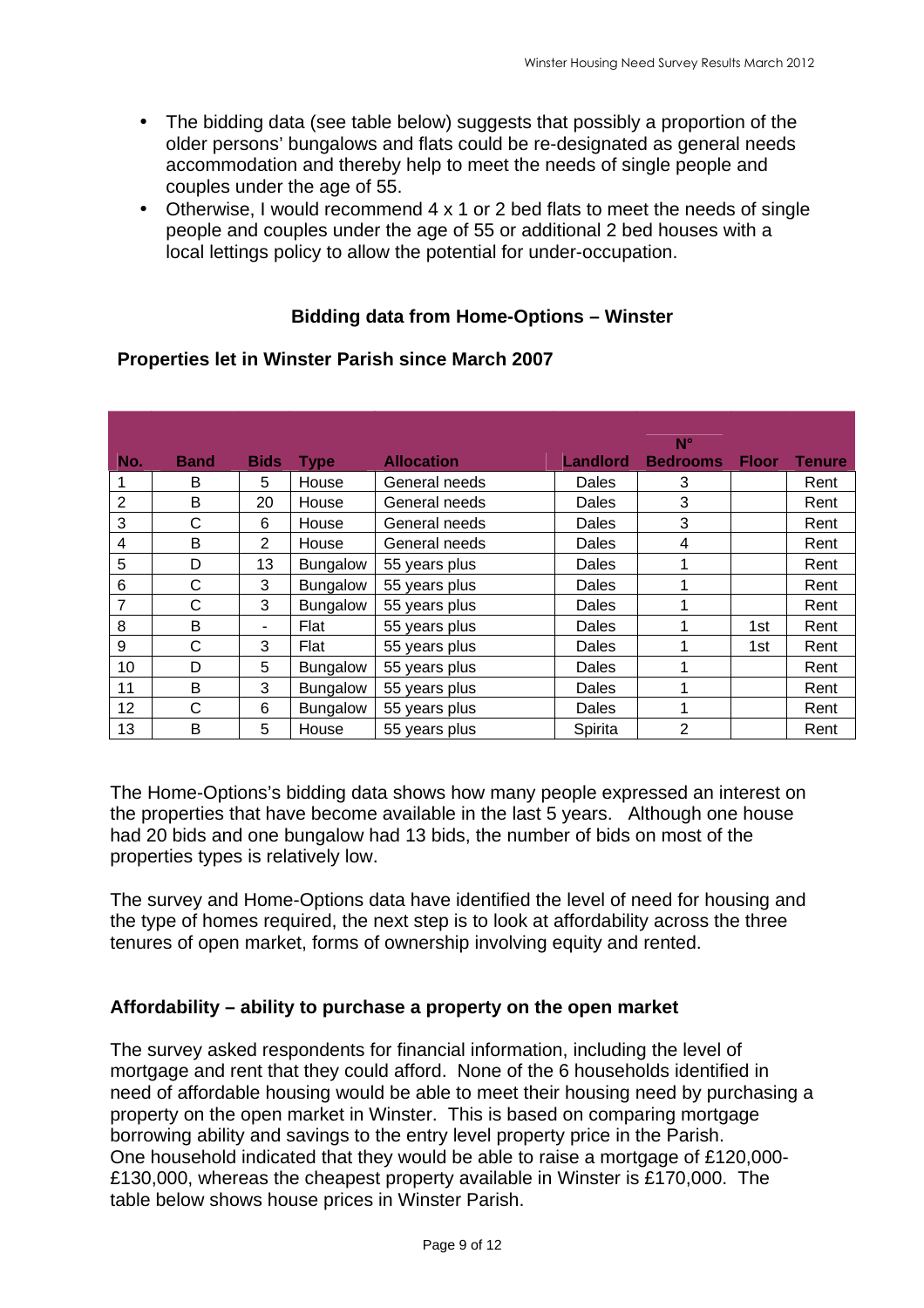| <b>Property type</b> | Cost       |
|----------------------|------------|
| 3 bed house          | £170,000   |
| 3 bed house          | £225,000   |
| 2 bed cottage        | £235,000   |
| 3 bed cottage        | £249,950   |
| 4 bed house          | £295,000   |
| 3 bed cottage        | £350,000   |
| 6 bed detached house | £1,250,000 |

#### **All Winster properties available for sale on [Rightmove.co.uk](https://Rightmove.co.uk) at 30 March 2012**

#### **Affordability – forms of ownership involving equity share**

 The tenure of local affordable housing in Derbyshire Dales is either rented or forms of ownership involving equity, predominantly shared ownership. Shared ownership enables people to purchase shares in a property, up to a maximum of 80% in rural areas, and to pay rent on the remainder.

 Based on the financial information provided by respondents, shared ownership may not be a viable option:

- • 1 household (who is interested in owner occupation or shared ownership) could afford a mortgage of £120,000-£130,000 although no savings are indicated to assist with the large deposits currently required by lenders for first time buyers
- • 1 household requiring a 3 bed house is interested in shared ownership. Based on the financial information provided, they could afford housing costs up to a maximum of £470 per calendar month.
- the remaining households require affordable rented accommodation

#### **Affordability – ability to rent a private property**

 No properties are advertised to rent in the Parish on the Right-move website at the time of writing. In terms of renting, only one household has provided information on how much rent they could afford (£100 a week).

 Local people are likely to struggle to meet their housing need by renting privately due to its lack of availability and high rent levels. Two of the households who are privately renting have stated that their current home is too expensive.

#### **Conclusion**

 Combining the needs information from the survey and Home-Options's data, and ensuring there is no double counting, there are 17 households in need of affordable housing in the Parish.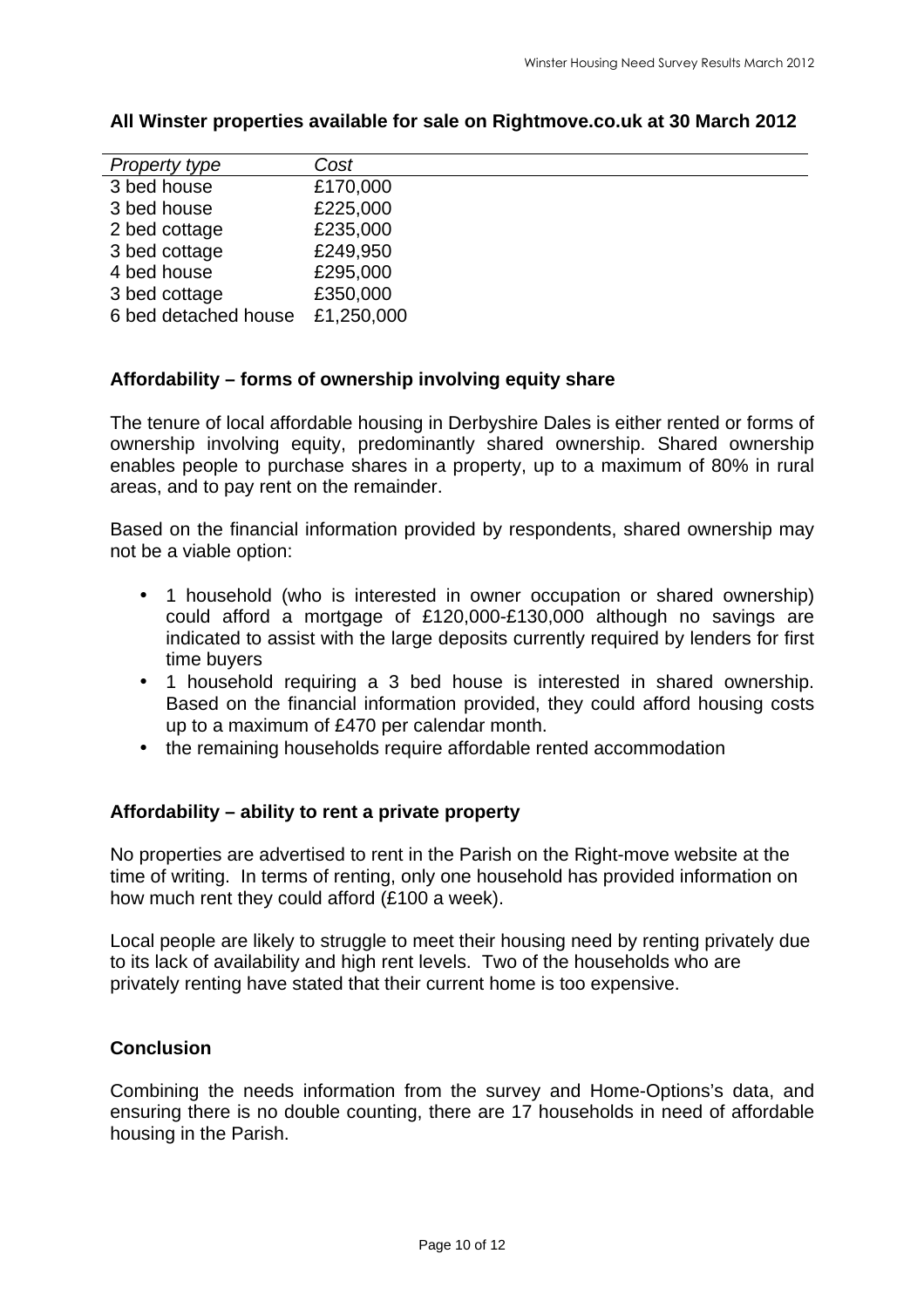However, it is reasonable to assume that the older persons' need and the lesser need for 2 and 3 bed houses identified in this survey could be met by natural turnover in the current affordable housing stock.

 But the need from single people and couples under the age of 55 (9 households in total) will not be met from current stock as Winster has no general needs 1 or 2 bed flats, and only 1 of the 2 bed houses have become available in the past 5 years (although under the Home-Options Allocations Policy, single people or couples without children would not generally be offered a 2 bed house).

 The bidding data (see table below) suggests that possibly a proportion of the current older persons' bungalows and flats could be re-designated as general needs accommodation and thereby help to meet the needs of younger single people and couples. This would need discussion with Dales Housing. Otherwise, I would recommend 4 x 1 or 2 bed flats to meet the needs of single people and couples under the age of 55 or additional 2 bed properties with a Local Lettings Policy to allow the potential for under-occupation.

 In terms of tenure, the need is for affordable rented accommodation through a Registered Provider (more commonly known as a 'housing association'). The financial information provided suggests that shared ownership is unlikely to be a viable option, although further checks could be undertaken if a scheme progresses.

 This survey has been undertaken with the support of Winster Parish Council. These conclusions are based on information provided by residents of the Parish of Winster as part of a paper-based survey. The views of the Parish Council and the community on the outcomes of this report are very much welcomed.

 Contact information Isabel Frenzel Rural Housing Enabler Derbyshire Dales and High Peak Derbyshire Dales District Council Town Hall DE4 3NN. Bank Road Matlock **Derbyshire** 

 Direct Dial: 01629 761256 Email: Isabel.Frenzel@derbyshiredales.gov.uk